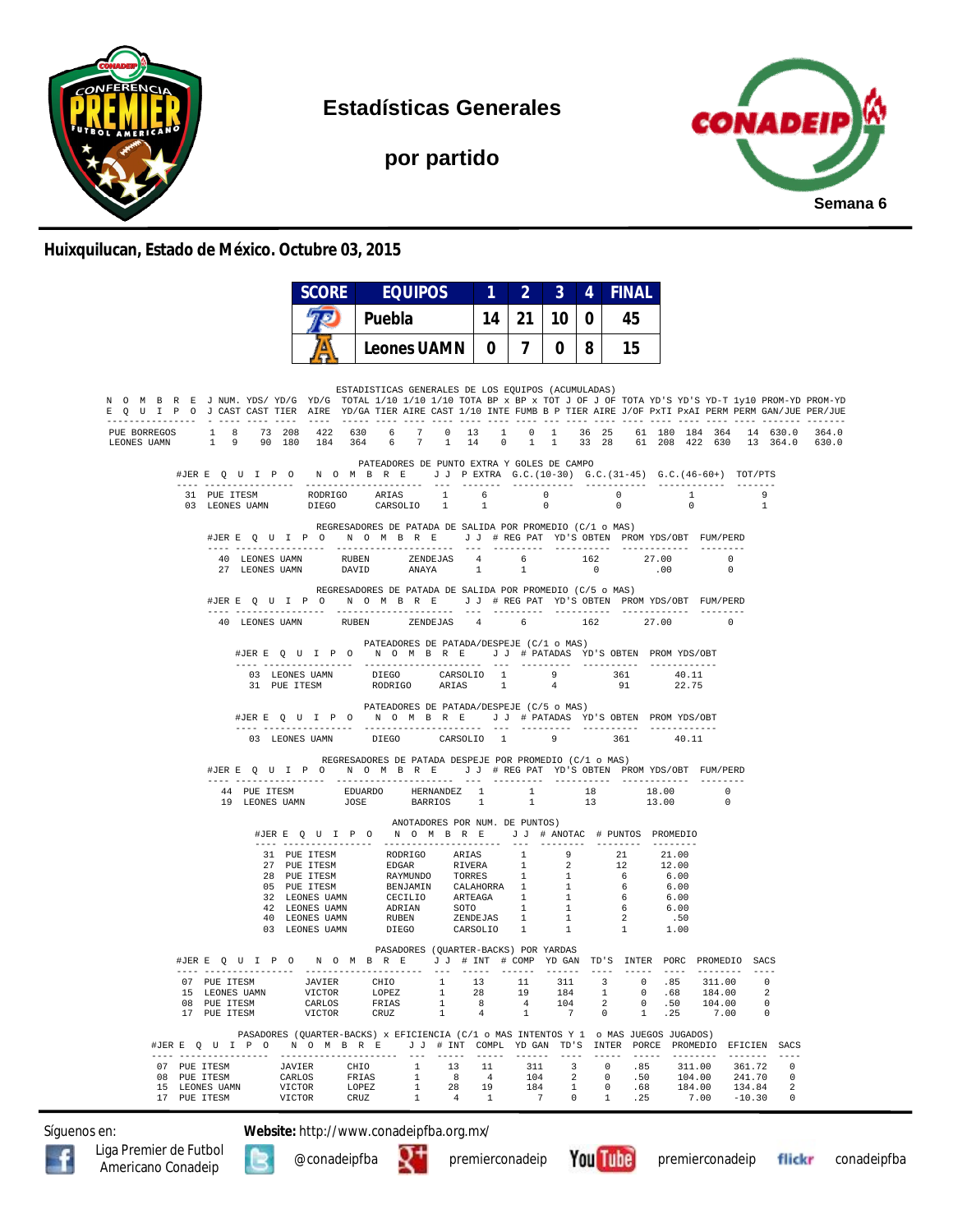

### **Estadísticas Generales**

# **por partido**



|                |                                  |    |                               |                                                                                  | RECEPTORES POR NUM DE RECEPCIONES<br>#JERE QUIPONOMBRE JJ # RECEP YD'S 1 y 10 TD'S PROMEDIO FUMBLES                                                                                                                                                                                                                                                                                                       |                          |                              |                                                                                                                                                                                                                                                                                                                                                                                              |                                                                             |          |                          |                            |                          |                                                      |
|----------------|----------------------------------|----|-------------------------------|----------------------------------------------------------------------------------|-----------------------------------------------------------------------------------------------------------------------------------------------------------------------------------------------------------------------------------------------------------------------------------------------------------------------------------------------------------------------------------------------------------|--------------------------|------------------------------|----------------------------------------------------------------------------------------------------------------------------------------------------------------------------------------------------------------------------------------------------------------------------------------------------------------------------------------------------------------------------------------------|-----------------------------------------------------------------------------|----------|--------------------------|----------------------------|--------------------------|------------------------------------------------------|
|                | --- -----------------            |    |                               |                                                                                  | NORTIGO ARTAS 1 4 212 0<br>NEJANDRO CEDILLO 1 4 212 0 3<br>BENJAMIN CALAHORRA 1 1 49 0 1<br>DIEGO VELEZ 1 3 44 1 0<br>JOSE BUSTILLO 1 2 40 2 0<br>ROGER ZAPATA 1 2 27 2 0<br>ROGER ZAPATA 1 1 25 1 0<br>RUBEN ZENDEJAS 1 2 23 1 0<br>JOSE BARR                                                                                                                                                            |                          | --------                     | $\frac{1}{2} \frac{1}{2} \frac{1}{2} \frac{1}{2} \frac{1}{2} \frac{1}{2} \frac{1}{2} \frac{1}{2} \frac{1}{2} \frac{1}{2} \frac{1}{2} \frac{1}{2} \frac{1}{2} \frac{1}{2} \frac{1}{2} \frac{1}{2} \frac{1}{2} \frac{1}{2} \frac{1}{2} \frac{1}{2} \frac{1}{2} \frac{1}{2} \frac{1}{2} \frac{1}{2} \frac{1}{2} \frac{1}{2} \frac{1}{2} \frac{1}{2} \frac{1}{2} \frac{1}{2} \frac{1}{2} \frac{$ | -------                                                                     | $\cdots$ |                          | ---------                  | $- - - - - - - -$        |                                                      |
|                | 31 PUE ITESM                     |    |                               |                                                                                  |                                                                                                                                                                                                                                                                                                                                                                                                           |                          |                              |                                                                                                                                                                                                                                                                                                                                                                                              |                                                                             |          |                          | 53.00                      | $\overline{\phantom{0}}$ |                                                      |
|                | 20 LEONES UAMN                   |    |                               |                                                                                  |                                                                                                                                                                                                                                                                                                                                                                                                           |                          |                              |                                                                                                                                                                                                                                                                                                                                                                                              |                                                                             |          |                          | 11.40                      |                          | $\overline{0}$                                       |
|                | 05 PUE ITESM<br>02 PUE ITESM     |    |                               |                                                                                  |                                                                                                                                                                                                                                                                                                                                                                                                           |                          |                              |                                                                                                                                                                                                                                                                                                                                                                                              |                                                                             |          |                          | 49.00<br>14.67             |                          | $\bigcirc$<br>$\circ$                                |
|                | 14 PUE ITESM                     |    |                               |                                                                                  |                                                                                                                                                                                                                                                                                                                                                                                                           |                          |                              |                                                                                                                                                                                                                                                                                                                                                                                              |                                                                             |          |                          |                            |                          | $\overline{\phantom{0}}$                             |
|                | 13 PUE ITESM                     |    |                               |                                                                                  |                                                                                                                                                                                                                                                                                                                                                                                                           |                          |                              |                                                                                                                                                                                                                                                                                                                                                                                              |                                                                             |          |                          | $0$ $20.00$<br>$0$ $13.50$ |                          | $\overline{\phantom{0}}$                             |
|                | 24 PUE ITESM                     |    |                               |                                                                                  |                                                                                                                                                                                                                                                                                                                                                                                                           |                          |                              |                                                                                                                                                                                                                                                                                                                                                                                              |                                                                             |          |                          | 25.00                      |                          | $\overline{\phantom{0}}$                             |
|                | 40 LEONES UAMN                   |    |                               |                                                                                  |                                                                                                                                                                                                                                                                                                                                                                                                           |                          |                              |                                                                                                                                                                                                                                                                                                                                                                                              |                                                                             |          |                          | 11.50                      |                          | $\overline{\phantom{0}}$                             |
|                | 19 LEONES UAMN                   |    |                               |                                                                                  |                                                                                                                                                                                                                                                                                                                                                                                                           |                          |                              |                                                                                                                                                                                                                                                                                                                                                                                              |                                                                             |          |                          | 4.40<br>$4.40$<br>$18.00$  |                          | $\overline{\phantom{0}}$                             |
|                | 84 PUE ITESM                     |    |                               |                                                                                  |                                                                                                                                                                                                                                                                                                                                                                                                           |                          |                              |                                                                                                                                                                                                                                                                                                                                                                                              |                                                                             |          |                          |                            |                          | $\Omega$<br>$\overline{\mathbf{0}}$                  |
|                | 11 LEONES UAMN<br>42 LEONES UAMN |    |                               |                                                                                  |                                                                                                                                                                                                                                                                                                                                                                                                           |                          |                              |                                                                                                                                                                                                                                                                                                                                                                                              |                                                                             |          |                          | 12.00<br>8.00              |                          | $\overline{0}$                                       |
| 27             | PUE ITESM                        |    |                               |                                                                                  |                                                                                                                                                                                                                                                                                                                                                                                                           |                          |                              |                                                                                                                                                                                                                                                                                                                                                                                              |                                                                             |          |                          |                            |                          | $\Omega$                                             |
| 01             | LEONES UAMN                      |    |                               |                                                                                  |                                                                                                                                                                                                                                                                                                                                                                                                           |                          |                              |                                                                                                                                                                                                                                                                                                                                                                                              |                                                                             |          |                          | $6.00$<br>$2.50$<br>$1.00$ |                          | $^{\circ}$                                           |
|                | 01 PUE ITESM                     |    |                               |                                                                                  |                                                                                                                                                                                                                                                                                                                                                                                                           |                          |                              |                                                                                                                                                                                                                                                                                                                                                                                              |                                                                             |          |                          |                            |                          | $\overline{0}$                                       |
|                |                                  |    |                               |                                                                                  |                                                                                                                                                                                                                                                                                                                                                                                                           |                          |                              |                                                                                                                                                                                                                                                                                                                                                                                              |                                                                             |          |                          |                            |                          |                                                      |
|                |                                  |    |                               |                                                                                  | CORREDORES DE BALON (POR YARDAS)<br>#JERE QUIPO NOMBRE JJ # ACARR YDOBTEN 1 y 10 LOG TDOBT PROMYDS FUMBLES                                                                                                                                                                                                                                                                                                |                          |                              |                                                                                                                                                                                                                                                                                                                                                                                              |                                                                             |          |                          |                            |                          |                                                      |
|                |                                  |    |                               |                                                                                  | #J&R ≤ 0 U P 0 N 0 M B R ≤ U J #ACARK YD OBTEN<br>28 PUE ITESM RAYMUNDO TORRES 1 13 97 0 1<br>40 LEONES UAMN RUBEN ZENDEJAS 1 10 65 3 0<br>27 PUE ITESM RUBEN ZENDEJAS 1 10 65 3 0<br>27 PUE ITESM RUBEN ZENDEJAS 1 6 63 0 2<br>33 LEO                                                                                                                                                                    |                          |                              |                                                                                                                                                                                                                                                                                                                                                                                              |                                                                             |          |                          |                            |                          | $- - - - - - - -$                                    |
|                |                                  |    |                               |                                                                                  |                                                                                                                                                                                                                                                                                                                                                                                                           |                          |                              |                                                                                                                                                                                                                                                                                                                                                                                              |                                                                             |          |                          |                            |                          | $\overline{0}$                                       |
|                |                                  |    |                               |                                                                                  |                                                                                                                                                                                                                                                                                                                                                                                                           |                          |                              |                                                                                                                                                                                                                                                                                                                                                                                              |                                                                             |          |                          |                            | 6.50                     | $\overline{0}$                                       |
|                |                                  |    |                               |                                                                                  |                                                                                                                                                                                                                                                                                                                                                                                                           |                          |                              |                                                                                                                                                                                                                                                                                                                                                                                              |                                                                             |          |                          |                            |                          | $\overline{0}$                                       |
|                |                                  |    |                               |                                                                                  |                                                                                                                                                                                                                                                                                                                                                                                                           |                          |                              |                                                                                                                                                                                                                                                                                                                                                                                              |                                                                             |          |                          |                            |                          | $\overline{\phantom{0}}$                             |
|                |                                  |    |                               |                                                                                  |                                                                                                                                                                                                                                                                                                                                                                                                           |                          |                              |                                                                                                                                                                                                                                                                                                                                                                                              |                                                                             |          |                          |                            |                          | $\overline{\phantom{0}}$<br>$\overline{\phantom{0}}$ |
|                |                                  |    |                               |                                                                                  |                                                                                                                                                                                                                                                                                                                                                                                                           |                          |                              |                                                                                                                                                                                                                                                                                                                                                                                              |                                                                             |          |                          |                            | $3.67$<br>$3.11$         | $\overline{0}$                                       |
|                |                                  |    |                               |                                                                                  |                                                                                                                                                                                                                                                                                                                                                                                                           |                          |                              |                                                                                                                                                                                                                                                                                                                                                                                              |                                                                             |          |                          |                            |                          | $\overline{\phantom{0}}$                             |
| 44 LEONES UAMN |                                  |    |                               |                                                                                  |                                                                                                                                                                                                                                                                                                                                                                                                           | $\mathbf{1}$             |                              |                                                                                                                                                                                                                                                                                                                                                                                              |                                                                             |          | $\overline{\phantom{0}}$ |                            |                          | $\overline{\phantom{0}}$                             |
| 44 PUE ITESM   |                                  |    |                               |                                                                                  | VICTOR CRUZ 1<br>ALEJANDRO CONTRERAS 1<br>EDUARDO HERNANDEZ 1                                                                                                                                                                                                                                                                                                                                             | $\overline{\phantom{a}}$ |                              |                                                                                                                                                                                                                                                                                                                                                                                              |                                                                             |          | $\overline{0}$           |                            | $5.00$<br>.50            | $\hspace{0.1cm} 0$                                   |
|                |                                  |    |                               |                                                                                  |                                                                                                                                                                                                                                                                                                                                                                                                           |                          |                              |                                                                                                                                                                                                                                                                                                                                                                                              | $\begin{array}{ccc} 28 & & & \\ 20 & & 0 \\ 5 & & 0 \\ 1 & & 0 \end{array}$ |          |                          |                            |                          |                                                      |
|                |                                  |    |                               |                                                                                  | INTERCEPTORES DE PASES (POR # DE PASES INTECEPTADOS)                                                                                                                                                                                                                                                                                                                                                      |                          |                              |                                                                                                                                                                                                                                                                                                                                                                                              |                                                                             |          |                          |                            |                          |                                                      |
|                |                                  |    |                               |                                                                                  |                                                                                                                                                                                                                                                                                                                                                                                                           |                          |                              |                                                                                                                                                                                                                                                                                                                                                                                              | --- ----- ---- ----                                                         |          |                          |                            |                          |                                                      |
|                |                                  |    |                               | 29 LEONES UAMN                                                                   | LUIS GOMEZ 1                                                                                                                                                                                                                                                                                                                                                                                              |                          |                              |                                                                                                                                                                                                                                                                                                                                                                                              | 1 10 1.00                                                                   |          |                          |                            |                          |                                                      |
|                |                                  |    |                               |                                                                                  | TACLEADORES (POR # DE TACLEADAS)<br>#JERE Q U I P O N O M B R E J J # TACL # ATRA PROM FUM/RECU<br>-----------------------<br>1991 - A BOONES UAMN PARTIN MONOLOGICAL COMPOSITION (1997) 1991 - 1992 - 1993 - 1993 - 1994 - 1994 - 1994 - 1994 - 1994 - 1994 - 1994 - 1994 - 1994 - 1994 - 1994 - 1994 - 1994 - 1994 - 1994 - 1994 - 1994 - 1994 - 1994 - 19                                              |                          |                              | ---- -------                                                                                                                                                                                                                                                                                                                                                                                 |                                                                             |          | --------------           |                            |                          |                                                      |
|                |                                  |    |                               |                                                                                  |                                                                                                                                                                                                                                                                                                                                                                                                           |                          |                              |                                                                                                                                                                                                                                                                                                                                                                                              |                                                                             |          |                          |                            |                          |                                                      |
|                |                                  |    |                               |                                                                                  |                                                                                                                                                                                                                                                                                                                                                                                                           |                          |                              |                                                                                                                                                                                                                                                                                                                                                                                              |                                                                             |          |                          |                            |                          |                                                      |
|                |                                  |    |                               |                                                                                  |                                                                                                                                                                                                                                                                                                                                                                                                           |                          |                              |                                                                                                                                                                                                                                                                                                                                                                                              |                                                                             |          |                          |                            |                          |                                                      |
|                |                                  |    |                               |                                                                                  |                                                                                                                                                                                                                                                                                                                                                                                                           |                          |                              |                                                                                                                                                                                                                                                                                                                                                                                              |                                                                             |          |                          |                            |                          |                                                      |
|                |                                  |    |                               |                                                                                  |                                                                                                                                                                                                                                                                                                                                                                                                           |                          |                              |                                                                                                                                                                                                                                                                                                                                                                                              |                                                                             |          |                          |                            |                          |                                                      |
|                |                                  |    |                               |                                                                                  |                                                                                                                                                                                                                                                                                                                                                                                                           |                          |                              |                                                                                                                                                                                                                                                                                                                                                                                              |                                                                             |          |                          |                            |                          |                                                      |
|                |                                  |    |                               |                                                                                  |                                                                                                                                                                                                                                                                                                                                                                                                           |                          |                              |                                                                                                                                                                                                                                                                                                                                                                                              |                                                                             |          |                          |                            |                          |                                                      |
|                |                                  |    |                               |                                                                                  |                                                                                                                                                                                                                                                                                                                                                                                                           |                          |                              |                                                                                                                                                                                                                                                                                                                                                                                              |                                                                             |          |                          |                            |                          |                                                      |
|                |                                  |    | 93 PUE ITESM                  |                                                                                  | <b>MICHEL VALENZUELA 1<br/>TIIAN YOUSHIMATE 1</b>                                                                                                                                                                                                                                                                                                                                                         |                          |                              | $\overline{\mathbf{3}}$                                                                                                                                                                                                                                                                                                                                                                      | $\overline{0}$                                                              |          | 3.00                     | $\Omega$                   |                          |                                                      |
|                |                                  |    | 09 PUE ITESM                  |                                                                                  | <b>JUAN</b>                                                                                                                                                                                                                                                                                                                                                                                               | YOUSHIMATE 1             |                              | $\overline{\mathbf{3}}$                                                                                                                                                                                                                                                                                                                                                                      | $\mathbf{1}$                                                                |          | 3.00                     | $\Omega$                   |                          |                                                      |
|                |                                  |    | 99 PUE ITESM                  |                                                                                  | ALFONSO PULIDO 1<br>OCTAVIO GONZALEZ 1                                                                                                                                                                                                                                                                                                                                                                    |                          |                              | $\overline{\mathbf{3}}$                                                                                                                                                                                                                                                                                                                                                                      | $\mathbf{1}$                                                                |          | 3.00                     | $\Omega$                   |                          |                                                      |
|                |                                  |    | 16 PUE ITESM                  |                                                                                  |                                                                                                                                                                                                                                                                                                                                                                                                           |                          |                              | $\overline{\mathbf{3}}$                                                                                                                                                                                                                                                                                                                                                                      | $\circ$                                                                     |          | 3.00                     | $\Omega$                   |                          |                                                      |
|                |                                  | 18 | 10 LEONES UAMN<br>LEONES UAMN |                                                                                  |                                                                                                                                                                                                                                                                                                                                                                                                           |                          | $\mathbf{1}$<br>$\mathbf{1}$ | $\overline{\mathbf{3}}$<br>$\overline{3}$                                                                                                                                                                                                                                                                                                                                                    | $\mathbf{1}$<br>$\Omega$                                                    |          | 3.00<br>3.00             | $\Omega$<br>$\Omega$       |                          |                                                      |
|                |                                  | 26 | LEONES UAMN                   |                                                                                  |                                                                                                                                                                                                                                                                                                                                                                                                           |                          | $\mathbf{1}$                 | $\overline{\mathbf{3}}$                                                                                                                                                                                                                                                                                                                                                                      | $\overline{0}$                                                              |          | 3.00                     |                            |                          |                                                      |
|                |                                  | 23 | PUE ITESM                     |                                                                                  | MARIO SANTOYO I<br>OSCAR HERRERA 1<br>DAVID ANAYA 1                                                                                                                                                                                                                                                                                                                                                       |                          |                              | $\overline{\phantom{a}}$                                                                                                                                                                                                                                                                                                                                                                     | $\overline{0}$                                                              |          | 2.00                     | $\Omega$                   |                          |                                                      |
|                |                                  |    | 06 PUE ITESM                  |                                                                                  |                                                                                                                                                                                                                                                                                                                                                                                                           |                          |                              | $\overline{\phantom{a}}$                                                                                                                                                                                                                                                                                                                                                                     | $\overline{0}$                                                              |          | 2.00                     | 0                          |                          |                                                      |
|                |                                  |    |                               | 27 LEONES UAMN                                                                   |                                                                                                                                                                                                                                                                                                                                                                                                           |                          | 1                            | $\overline{\phantom{a}}$                                                                                                                                                                                                                                                                                                                                                                     | $\overline{0}$                                                              |          | 2.00                     | $\Omega$                   |                          |                                                      |
|                |                                  |    |                               | 24 LEONES UAMN                                                                   | <b>JUAN</b>                                                                                                                                                                                                                                                                                                                                                                                               | AGUILUZ 1<br>RIOS 1      |                              | $\overline{\phantom{a}}$                                                                                                                                                                                                                                                                                                                                                                     | $\overline{\mathbf{0}}$                                                     |          | 2.00                     | 0                          |                          |                                                      |
|                |                                  |    |                               | 52 LEONES UAMN<br>52 LEONES UAMN<br>43 PUE ITESM<br>01 PUE ITESM<br>95 PUE ITESM | MIGUEL<br>JOSHUA                                                                                                                                                                                                                                                                                                                                                                                          |                          |                              | $\overline{\phantom{a}}$                                                                                                                                                                                                                                                                                                                                                                     | $\overline{0}$                                                              |          | 2.00                     | 0                          |                          |                                                      |
|                |                                  |    |                               |                                                                                  |                                                                                                                                                                                                                                                                                                                                                                                                           | CRUZ                     | 1<br>1                       | $\overline{1}$<br>1                                                                                                                                                                                                                                                                                                                                                                          | $\overline{0}$<br>$\overline{0}$                                            |          | 1.00<br>1.00             | $\Omega$<br>0              |                          |                                                      |
|                |                                  |    |                               |                                                                                  | JOAQUIN CA¥EDO<br>JOSE CARREON                                                                                                                                                                                                                                                                                                                                                                            |                          | 1                            | 1                                                                                                                                                                                                                                                                                                                                                                                            | $\overline{0}$                                                              |          | 1.00                     | $\Omega$                   |                          |                                                      |
|                |                                  |    | 28 PUE ITESM                  |                                                                                  | RAYMUNDO TORRES                                                                                                                                                                                                                                                                                                                                                                                           |                          | 1                            | 1                                                                                                                                                                                                                                                                                                                                                                                            | $\overline{0}$                                                              |          | 1.00                     |                            |                          |                                                      |
|                |                                  |    | 12 PUE ITESM                  |                                                                                  |                                                                                                                                                                                                                                                                                                                                                                                                           |                          |                              |                                                                                                                                                                                                                                                                                                                                                                                              | $\overline{\phantom{0}}$                                                    |          | 1.00                     |                            |                          |                                                      |
|                |                                  |    | 58 PUE ITESM                  |                                                                                  |                                                                                                                                                                                                                                                                                                                                                                                                           |                          |                              |                                                                                                                                                                                                                                                                                                                                                                                              |                                                                             |          | 1.00                     |                            |                          |                                                      |
|                |                                  |    | 36 PUE ITESM                  |                                                                                  |                                                                                                                                                                                                                                                                                                                                                                                                           |                          |                              |                                                                                                                                                                                                                                                                                                                                                                                              | $\overline{\phantom{0}}$                                                    |          | 1.00                     | $\Omega$                   |                          |                                                      |
|                |                                  |    |                               | 14 LEONES UAMN<br>77 LEONES UAMN                                                 |                                                                                                                                                                                                                                                                                                                                                                                                           |                          |                              |                                                                                                                                                                                                                                                                                                                                                                                              | $\overline{\phantom{0}}$                                                    |          | 1.00                     | $\Omega$                   |                          |                                                      |
|                |                                  |    |                               |                                                                                  |                                                                                                                                                                                                                                                                                                                                                                                                           |                          |                              |                                                                                                                                                                                                                                                                                                                                                                                              | $\overline{\mathbf{0}}$                                                     |          | 1.00                     | $\Omega$                   |                          |                                                      |
|                |                                  |    |                               | 34 LEONES UAMN                                                                   |                                                                                                                                                                                                                                                                                                                                                                                                           |                          |                              |                                                                                                                                                                                                                                                                                                                                                                                              |                                                                             |          | 1.00                     | $\Omega$<br>$\Omega$       |                          |                                                      |
|                |                                  |    |                               | 57 LEONES UAMN<br>17 LEONES UAMN                                                 |                                                                                                                                                                                                                                                                                                                                                                                                           |                          |                              |                                                                                                                                                                                                                                                                                                                                                                                              |                                                                             |          | 1.00<br>1.00             | $\Omega$                   |                          |                                                      |
|                |                                  |    | 16 LEONES UAMN                |                                                                                  | $\begin{tabular}{cccc} RAYMUNDO & TORRES & 1 & 1 & 0 \\ MIGUEL & GONZALEZ & 1 & 1 & 0 \\ JOSE & CONBERO & 1 & 1 & 0 \\ YAEL & MACIEL & 1 & 1 & 0 \\ CARLOS & GARZA & 1 & 1 & 0 \\ JOSE & SANTIBAYEZ & 1 & 1 & 0 \\ JOSEL & SMTIS & 1 & 1 & 0 \\ OSWALDO & RUTZ & 1 & 1 & 0 \\ ABEL & MARTINEZ & 1 & 1 & 0 \\ DEEGO & SAICEDO & 1 & 1 & 0 \\ DIEGO & GABRERA & 1 & 1 & 0 \\ JOSE & GANCHEZ & 1 & 1 & 0 \\$ |                          |                              |                                                                                                                                                                                                                                                                                                                                                                                              |                                                                             |          | 1.00                     |                            |                          |                                                      |
|                |                                  |    | 94 LEONES UAMN                |                                                                                  | <b>JOSE</b>                                                                                                                                                                                                                                                                                                                                                                                               | SANCHEZ                  |                              | $1 \qquad \qquad$<br>1                                                                                                                                                                                                                                                                                                                                                                       |                                                                             |          | 1.00                     |                            |                          |                                                      |

Síguenos en: **Website:** http://www.conadeipfba.org.mx/